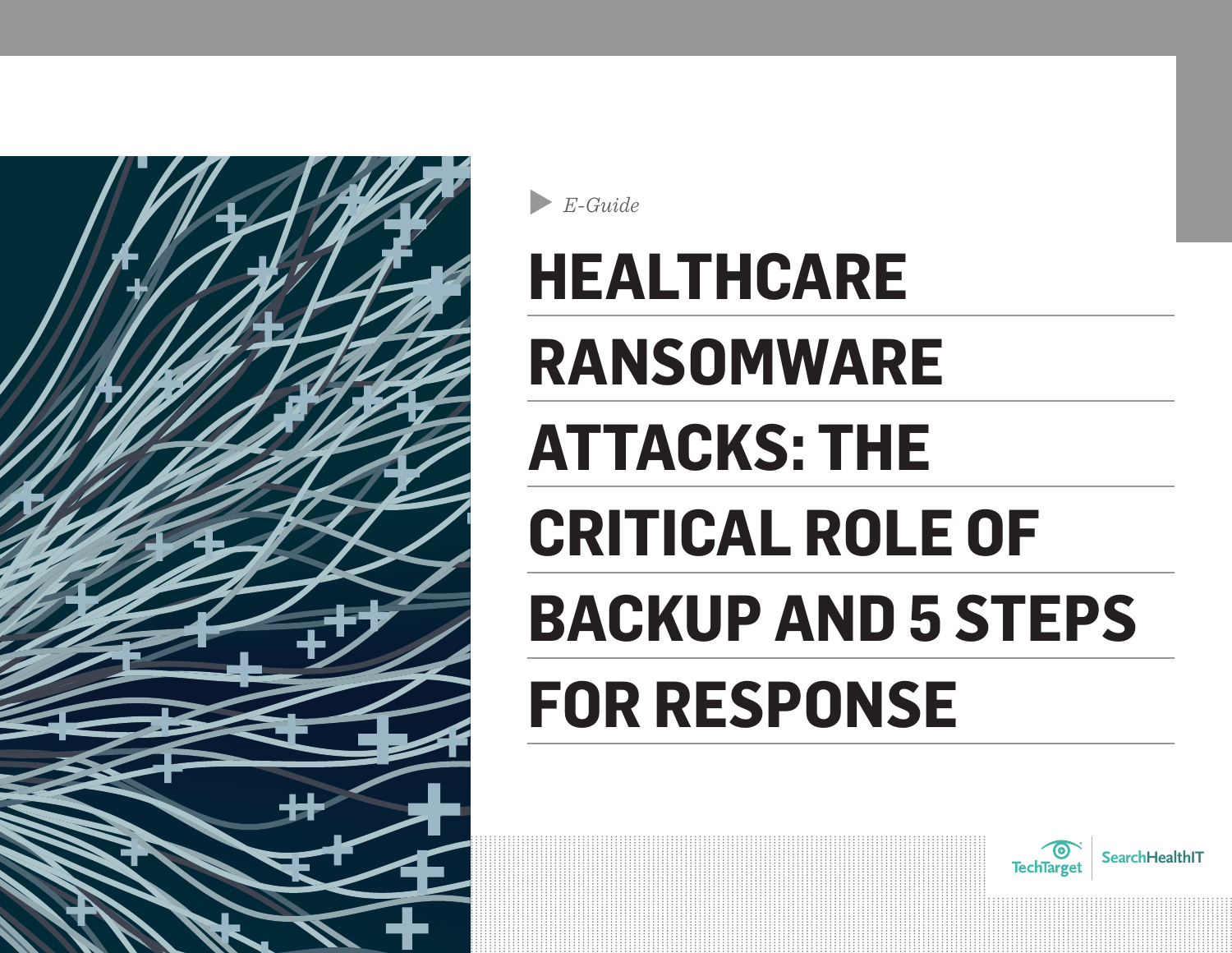**Healthcare** [ransomware attack:](#page-2-0)  [Prevention and](#page-2-0)  [backups are critical](#page-2-0)

[Five steps for re](#page-6-0)[sponding to hospital](#page-6-0)  [ransomware attacks](#page-6-0)



**n early 2016 alone,** healthcare organizations saw a 300% increase in daily ransomware attacks from 2015. Here, Harun Rashid, CIO of Children's Hospital

of Pittsburgh, demonstrates 6 pointers for the prevention of a ransomware attack. And if those tips aren't enough, health IT expert Reda Chouffani then shares 5 steps for responding to ransomware attacks.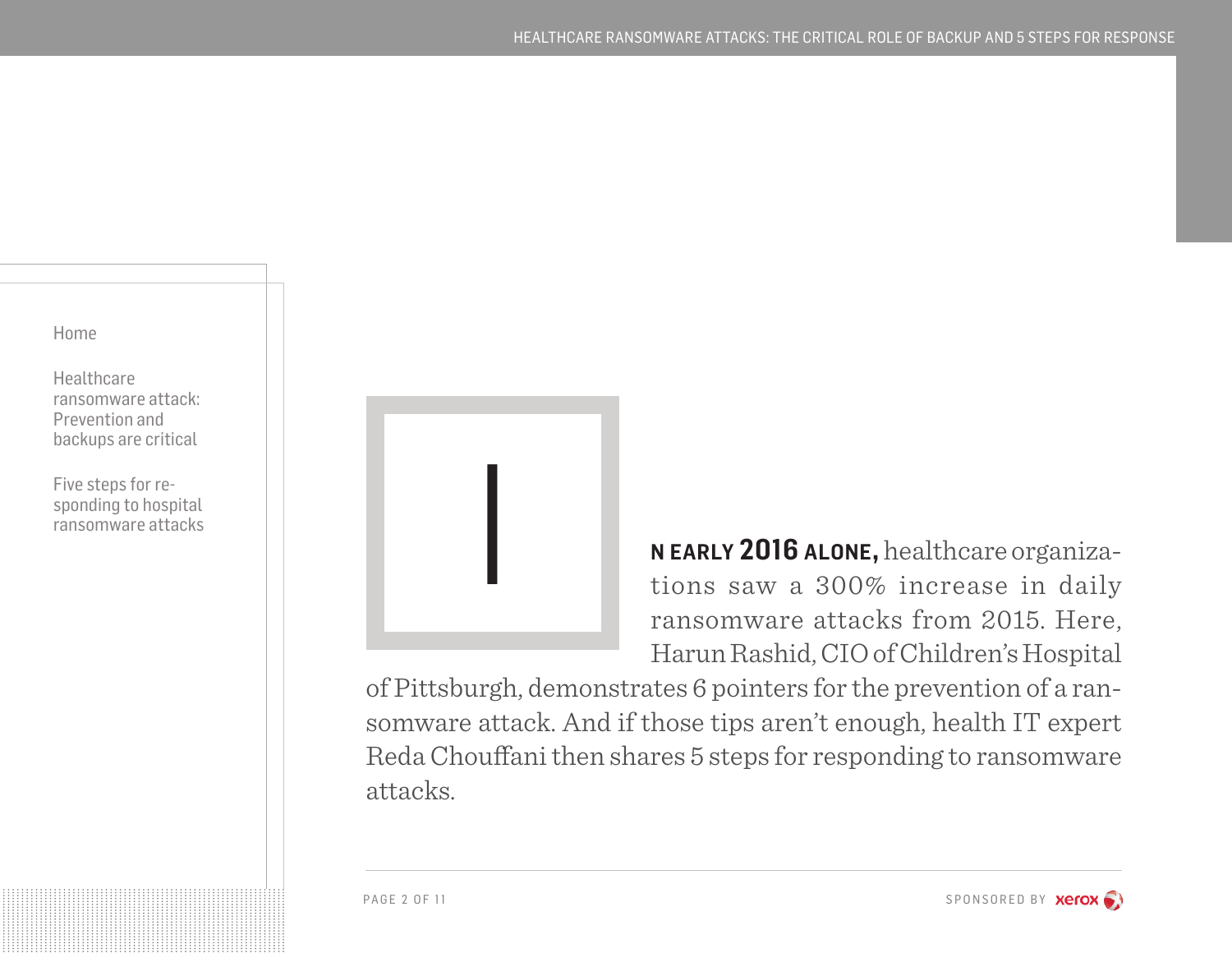<span id="page-2-0"></span>**Healthcare** ransomware attack: Prevention and backups are critical

[Five steps for re](#page-6-0)[sponding to hospital](#page-6-0)  [ransomware attacks](#page-6-0)

## HEALTHCARE RANSOMWARE ATTACK: PREVENTION AND BACKUPS ARE CRITICAL

*Kristen Lee, News writer*

There are a lot of complicating factors when it comes to a healthcare ransomware attack. Like any cybersecurity threat or attack, health IT professionals want to do everything in their power to prevent one from happening. But equally as important is planning for what can be done after a healthcare organization has been hit by a ransomware attack.

Unfortunately, being hit by a ransomware attack is likely. In early 2016 alone, there were 4,000 daily attacks against healthcare organizations. That's a 300% increase from the 1,000 daily ransomware attacks reported in 2015, according to a U.S. government interagency report.

However, healthcare CIOs agree that if an organization is hit by a ransomware attack, the ransom should not be paid.

"You really should not be paying these people," said Harun Rashid, vice president of Global Health Services and CIO of Children's Hospital of Pittsburgh of University of Pittsburgh Medical Center (UPMC). "Because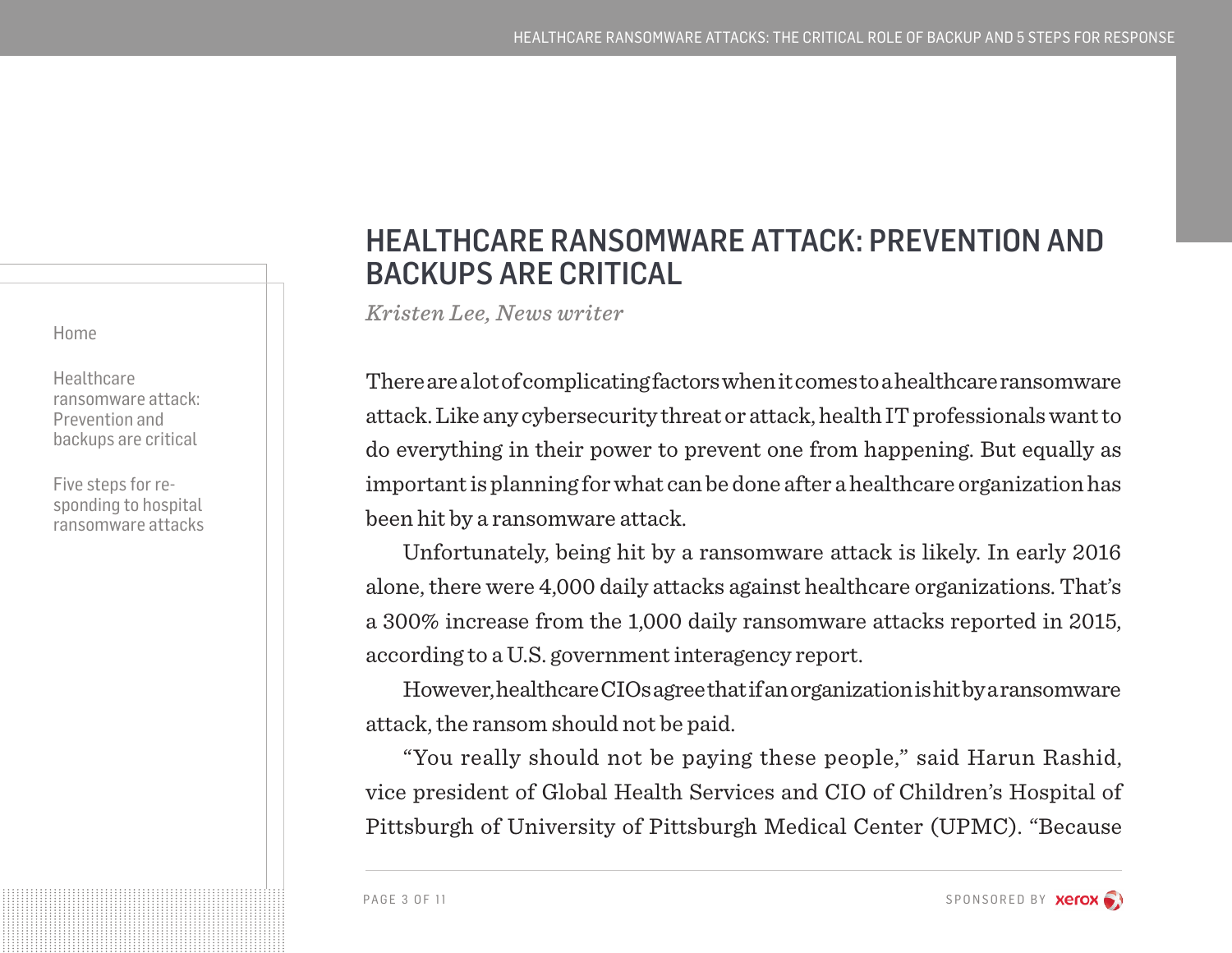**Healthcare** [ransomware attack:](#page-2-0)  [Prevention and](#page-2-0)  [backups are critical](#page-2-0)

[Five steps for re](#page-6-0)[sponding to hospital](#page-6-0)  [ransomware attacks](#page-6-0)

once you start paying, you will only, probably, be more of a suspect for other ransomware because they know you are paying and you are giving into those things."

Not only that, but Rashid makes the point that, even if an organization pays the ransom, there's no guarantee that the attackers will return its data.

"You don't know where they're coming from," he said. "They could be in China, they could be who knows where, and you may never hear anything from them."

Ultimately, Rashid said, prevention and backups are key.

#### **PREVENTING A HEALTHCARE RANSOMWARE ATTACK**

For robust prevention against healthcare ransomware attacks, hospitals and health systems need to take a multipronged approach. Rashid offers up six pointers.

**Detecting vulnerabilities.** Rashid suggests investing in technologies to help detect any vulnerable backdoor Trojans like CryptoLocker, downloads, spam, executable files that are coming into the organization, in addition to filtering emails and identifying people gaining access to the organization that could steal passwords.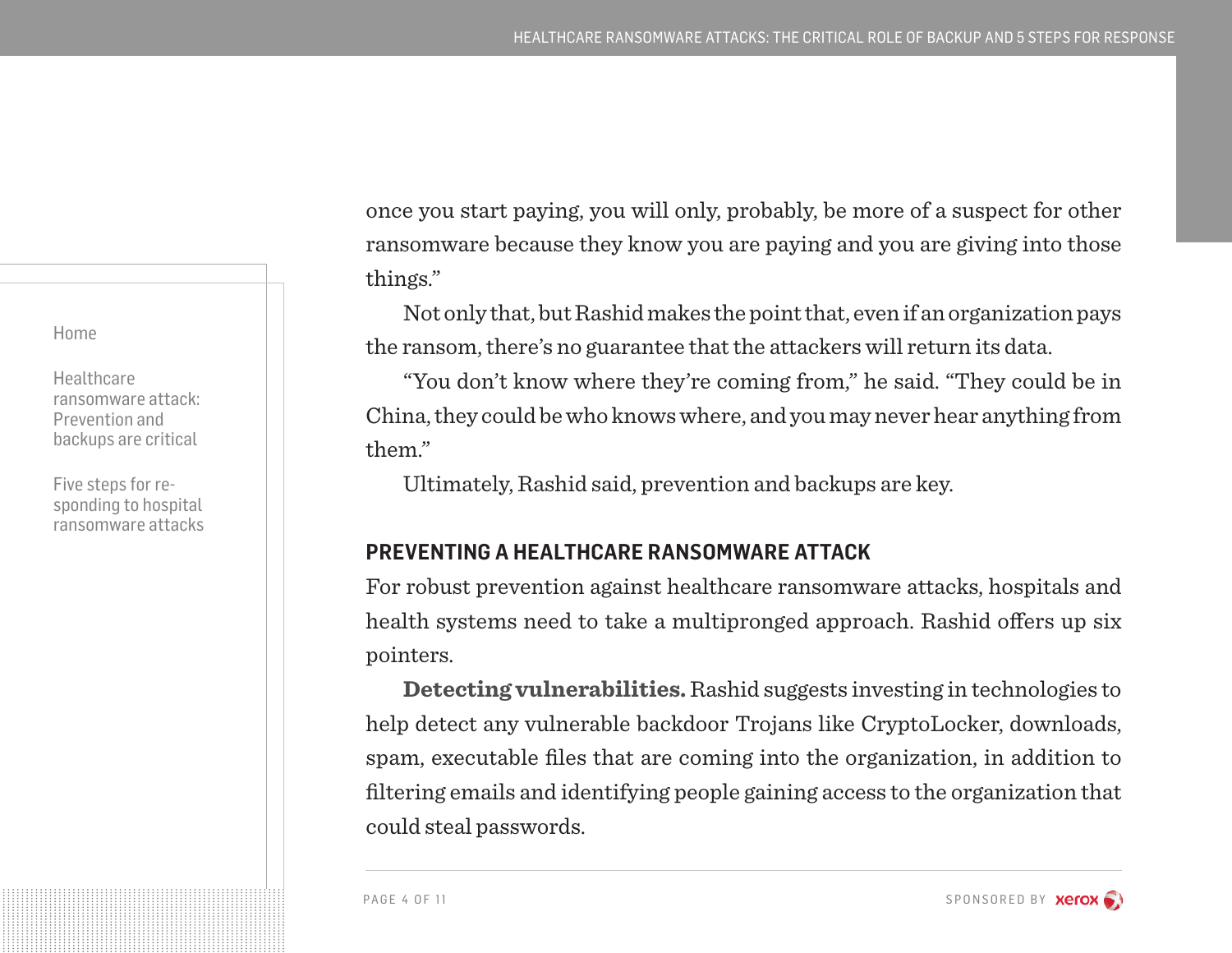**Healthcare** [ransomware attack:](#page-2-0)  [Prevention and](#page-2-0)  [backups are critical](#page-2-0)

[Five steps for re](#page-6-0)[sponding to hospital](#page-6-0)  [ransomware attacks](#page-6-0)

**Emails.** "Any email that comes into your organization that has an .exe file, you should be able to scan those and filter those to understand, 'Why do I have these executables?'" Rashid said. "Because once you open up the executable, you're … basically allowing the ransomware to come in. So, figure out how to kill that before it comes [into your organization]."

**Remote desktop.** Tightly govern any staff accessing the healthcare organizations' network remotely, Rashid said, and make sure they are doing what they're supposed to be doing while connected. Rashid suggests taking a strict approach and really making sure only certain people are allowed access.

**Mobile**. "At UPMC, what we do is, anybody that uses a mobile device, we basically force them to create strong, authenticated passwords," Rashid said. "We basically put our firmware in those devices to protect them. So in the event they lose that device, we can remotely wipe any information in those devices."

**Wi-Fi.** Rashid advises healthcare organizations to segment their Wi-Fi and have Wi-Fi for guests to connect to and Wi-Fi for employees to connect to.

**Software updates.** "This is an area that organizations don't do very well," Rashid said. "Vendors are constantly putting up patches and updates for software; for malware, for vulnerabilities. They do a good job of it."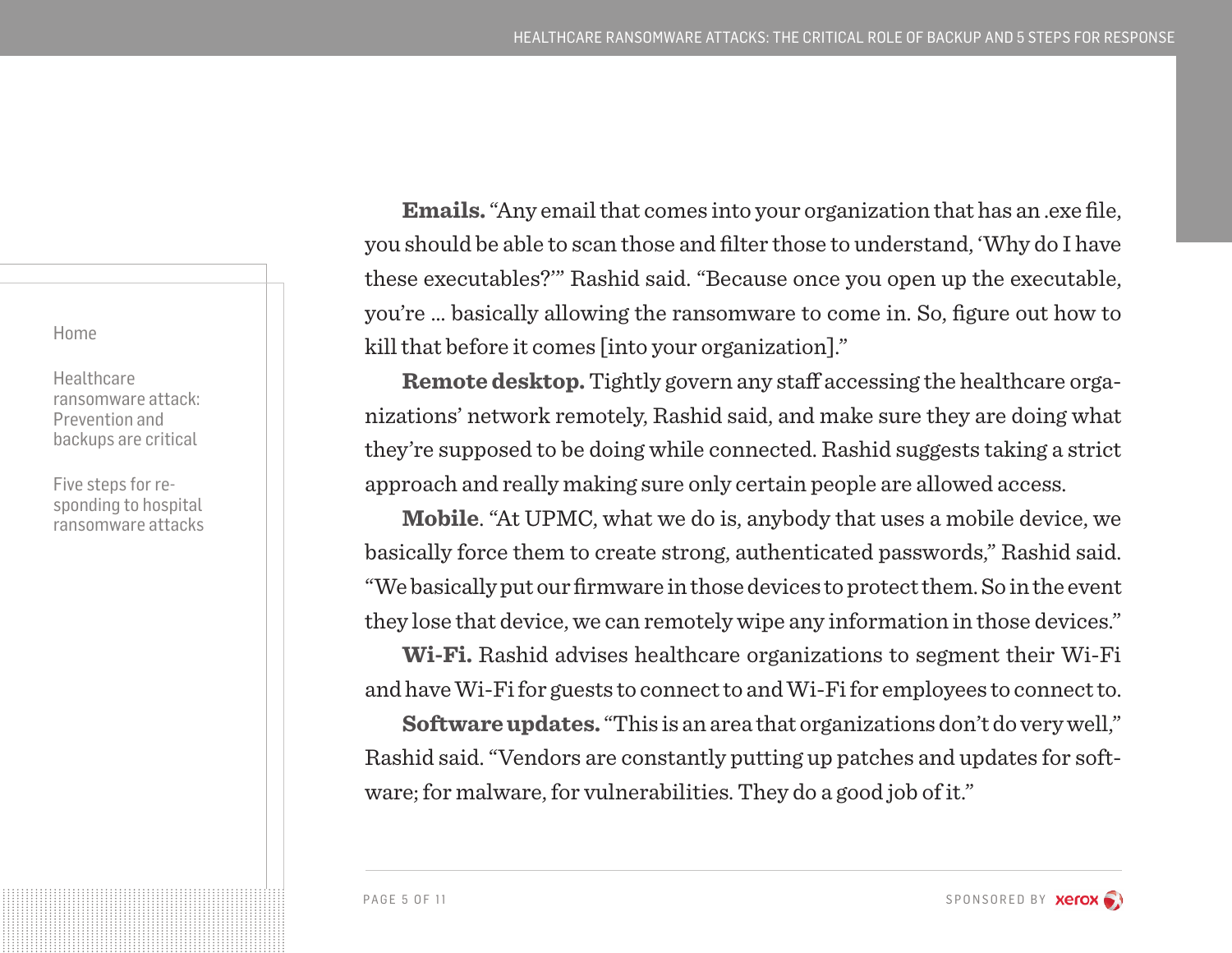**Healthcare** [ransomware attack:](#page-2-0)  [Prevention and](#page-2-0)  [backups are critical](#page-2-0)

[Five steps for re](#page-6-0)[sponding to hospital](#page-6-0)  [ransomware attacks](#page-6-0)

Rashid explained that, sometimes, organizations are not aggressive enough when it comes to updates and patches.

"It's very important that you stay on top of those patches and … to upgrade your software because that will help you with minimizing attacks … [by ensuring] that all your devices are up to speed and the penetrations will be, hopefully, minimized because of that," Rashid said.

## **RECOVERING FROM A HEALTHCARE RANSOMWARE ATTACK**

Although healthcare organizations should do everything within their power to prevent healthcare ransomware attacks, sometimes, it's just not possible to stop them.

That's why healthcare organizations should also prepare for after they've been hit by a ransomware attack, so that they can avoid paying the ransom and still have access to their data, Rashid said. The key here is frequently and consistently backing up data.

"The biggest thing that will defeat ransomware is to have regular backups," Rashid said. "So if you do get attacked … you may lose some of the documentation from earlier [in] the day or something, but at least you can restore your information from your backup."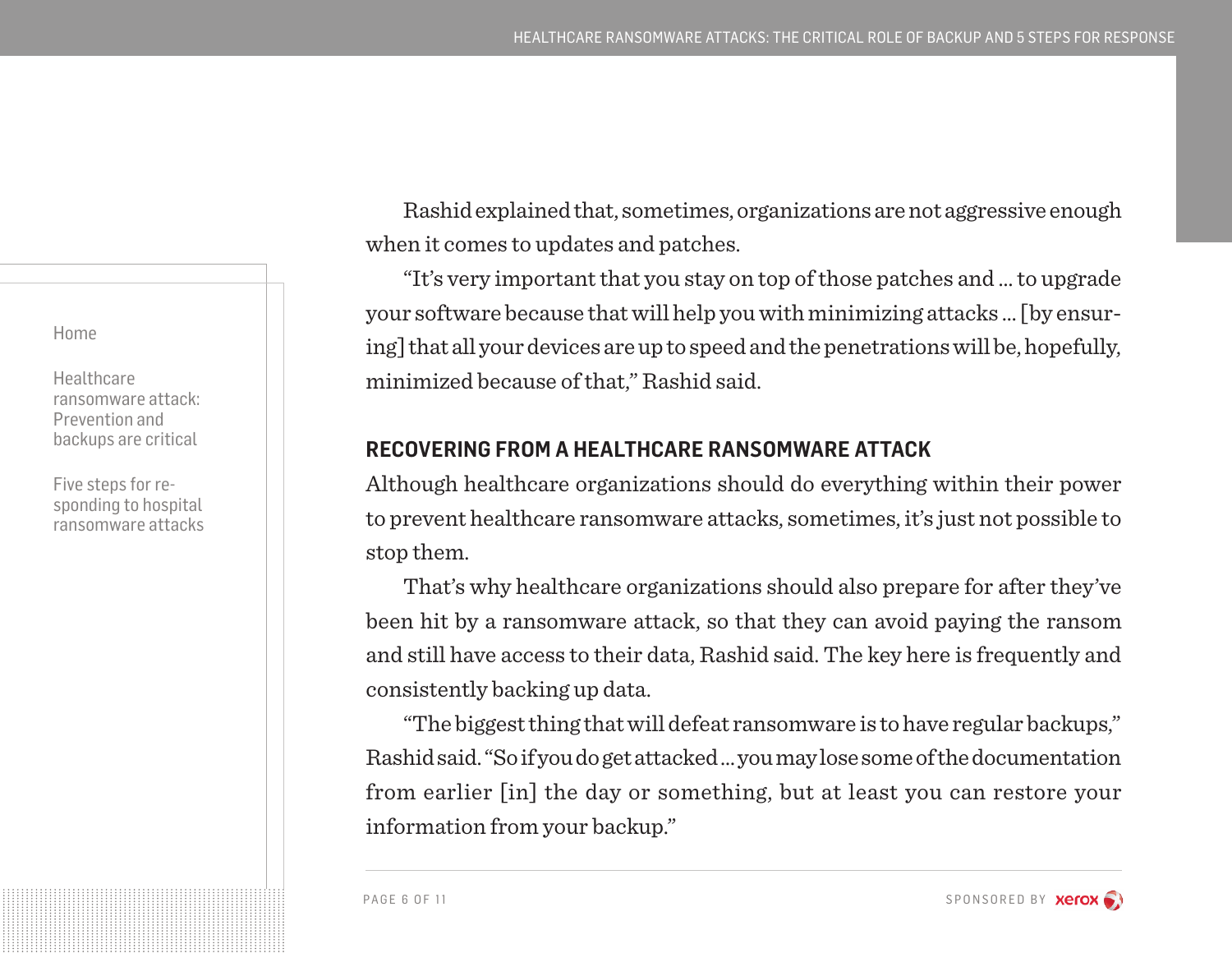<span id="page-6-0"></span>**Healthcare** [ransomware attack:](#page-2-0)  [Prevention and](#page-2-0)  [backups are critical](#page-2-0)

Five steps for responding to hospital ransomware attacks

# FIVE STEPS FOR RESPONDING TO HOSPITAL RANSOMWARE ATTACKS

*Reda Chouffani, Co-founder, Biz Technology Solutions* 

Ransomware incidents have become more frequent in 2016. So frequent that cyber criminals extorted \$209 million from organizations in the first three months in 2016, according to an FBI report. These attacks are far more concerning in the healthcare arena because they can potentially interrupt patient care if clinicians are disrupted. Hospital ransomware attacks can also cause breaches of protected patient care data. While this form of malware has risen to the top of the security list of healthcare IT executives, the preventative steps involve the users more than just the systems.

When a hospital first detects a ransomware incident, it is usually the result of a staff member telling IT they are unable to open some or all of their documents. In some cases the user receives an odd notification on their desktop. If the files in question have been encrypted, and the user has permissions to other network and server resources, other files have likely been encrypted as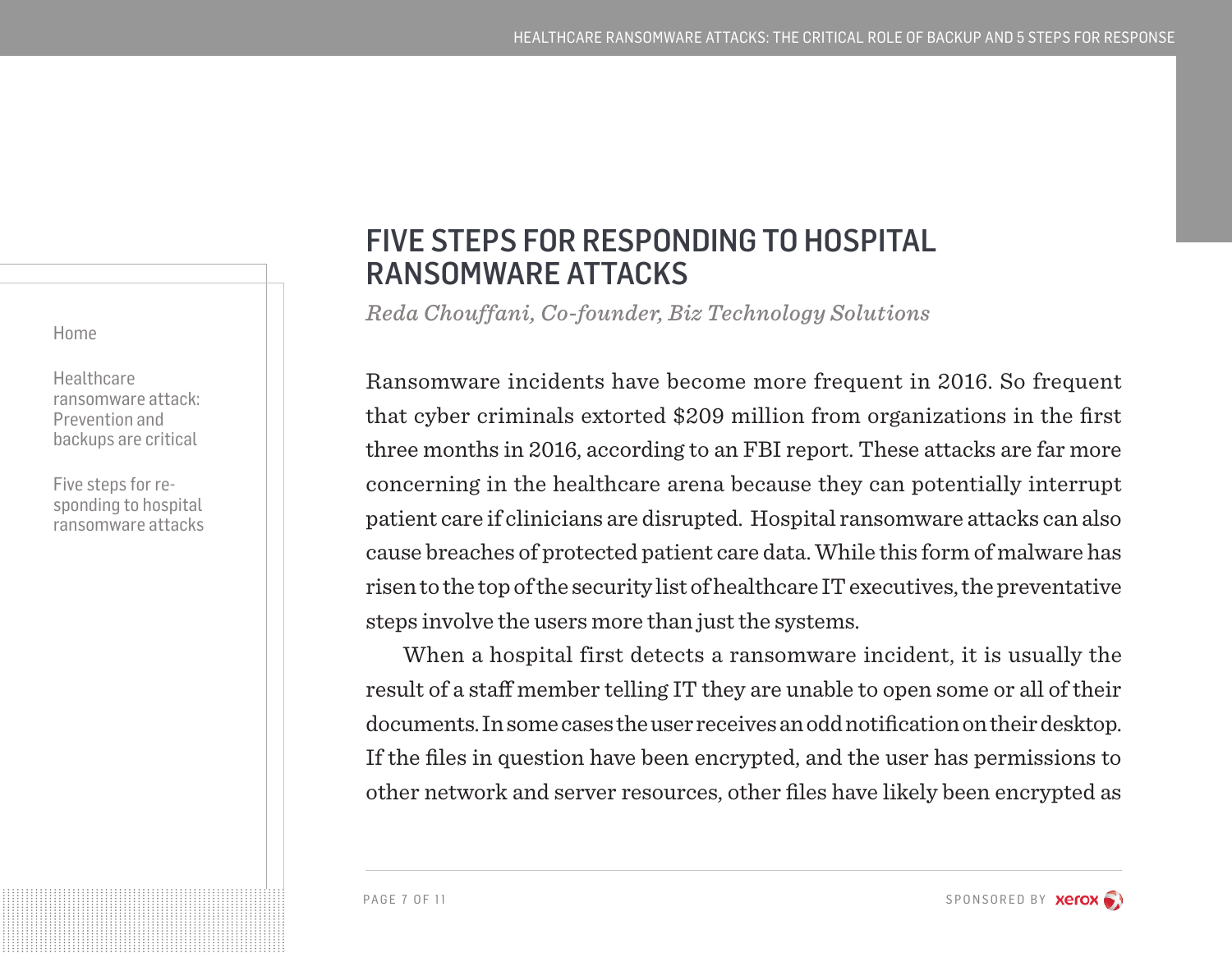**Healthcare** [ransomware attack:](#page-2-0)  [Prevention and](#page-2-0)  [backups are critical](#page-2-0)

[Five steps for re](#page-6-0)[sponding to hospital](#page-6-0)  [ransomware attacks](#page-6-0) well and are no longer accessible. Once IT has confirmed that this is in fact a ransomware infection, there are several steps that should be taken.

## **LIMITING AND STOPPING THE RANSOMWARE FROM FURTHER DAMAGE**

The first step is to identify the workstation or infected machine within the network. This is usually the PC that is being used by the staff member who reported the issue. Isolating that machine helps reduce any further file encryption. Another method is to use tools that allow IT to look for suspicious activity on file servers to prevent further data encryption.

## **UNDERSTANDING THE TYPE OF INFECTION**

Cybercriminals release different variants of ransomware on a regular basis. Changing the tools that encrypt files allows them to become undetected by the antivirus and antimalware tools in the marketplace. As a result, most IT teams find it valuable to identify which version of ransomware they are dealing with to understand the extent of damage that can be expected.

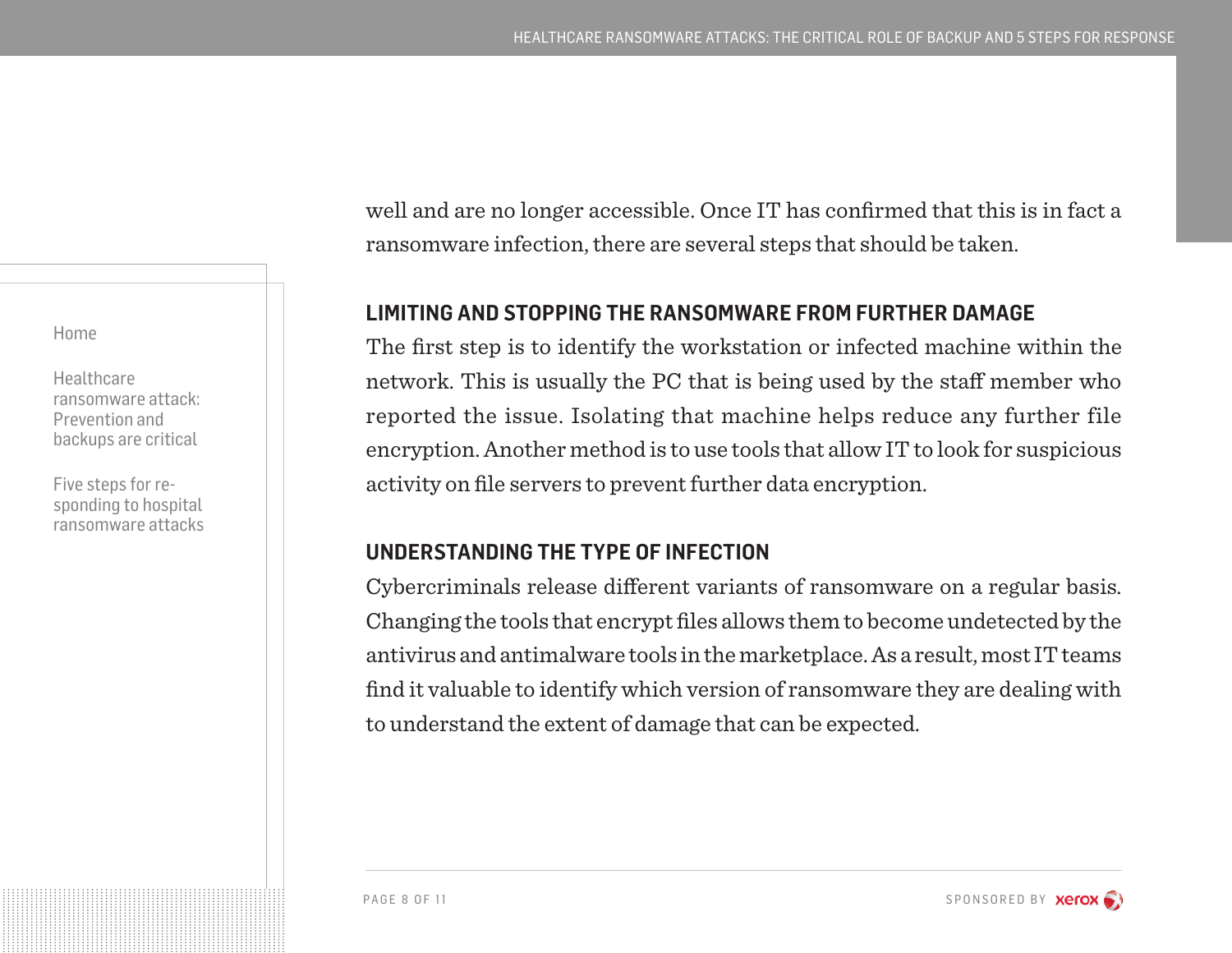**Healthcare** [ransomware attack:](#page-2-0)  [Prevention and](#page-2-0)  [backups are critical](#page-2-0)

[Five steps for re](#page-6-0)[sponding to hospital](#page-6-0)  [ransomware attacks](#page-6-0)

### **INITIATING THE RECOVERY PLAN**

At this stage almost all hospitals and large organizations are aware of the ransomware attack, and are generally aware of what must be done in order to recover from the incident. For those who are uncertain how to tackle a ransomware attack, the two options are to either pay the ransom in order to receive the encryption key -- and in which case there is no guarantee they will receive it -- or simply initiate the data recovery process and restore all the files that have been encrypted.

#### **EVALUATING IF A DATA BREACH HAS TAKEN PLACE**

As part of the CMS data breach rules, hospitals are required to report when patient information is stolen. Since different variations of ransomware impact data in different ways, and some are able to affect locked database files, hospital IT must evaluate what type of infection they have at hand. There have been reported cases of hospital ransomware attacks where the ransomware hijacks the information and sends it back to the cybercriminal, in which case it is then considered a patient data breach and needs to be treated as such.

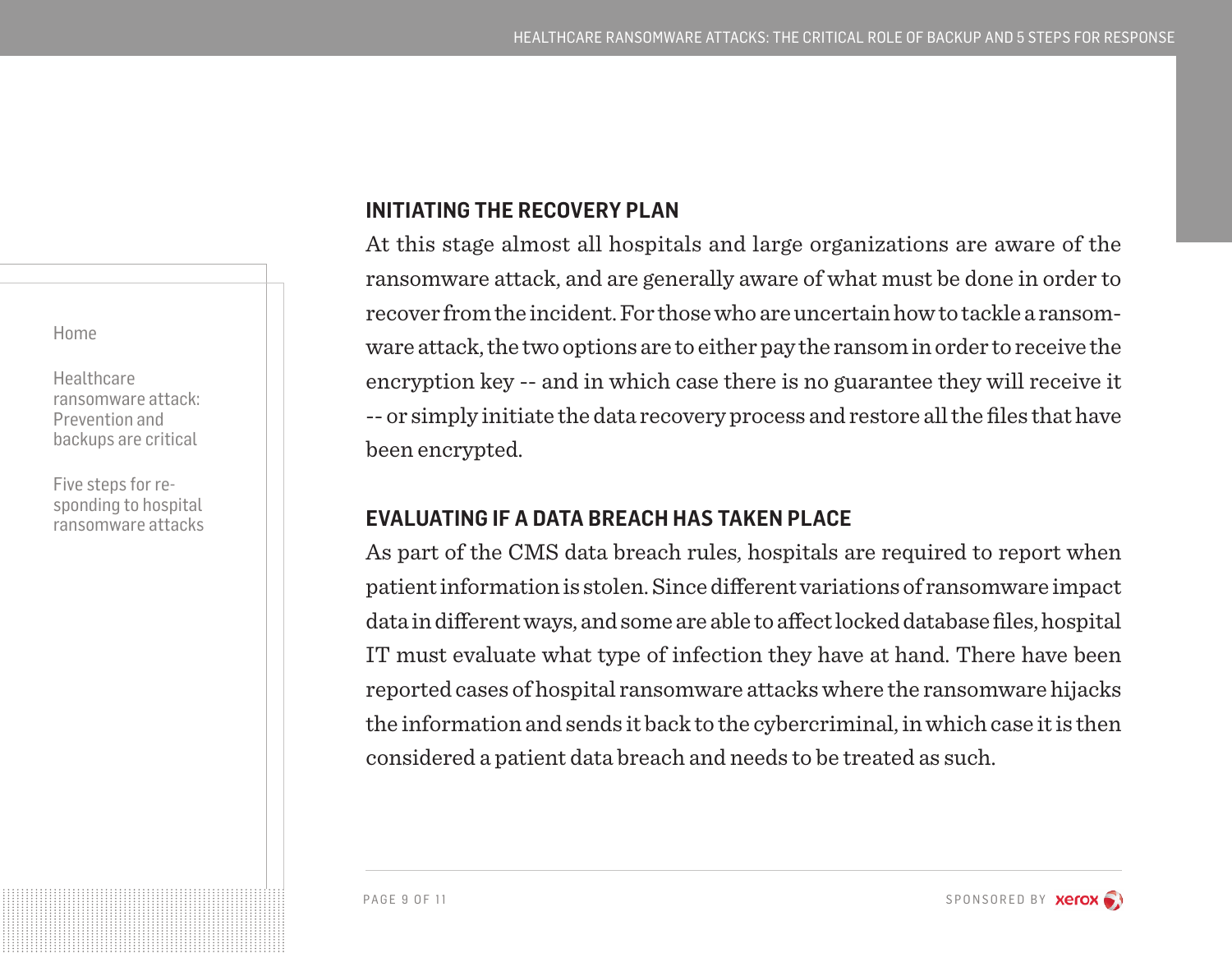**Healthcare** [ransomware attack:](#page-2-0)  [Prevention and](#page-2-0)  [backups are critical](#page-2-0)

[Five steps for re](#page-6-0)[sponding to hospital](#page-6-0)  [ransomware attacks](#page-6-0)

## **COMMUNICATING INTERNALLY THE OVERALL RECOVERY PLAN**

When it comes to restoring normal system functionality, IT leaders need to notify their affected users with a general ETA on when they expect access to data to be restored. But more importantly, IT should communicate what occurred and use it as an opportunity to train or retrain users on what can be done to avoid ransomware attacks in the future. Communicating with end users frequently and training them on what to look for is the best way to protect against these infections.

Rising hospital ransomware attacks show how crippling these incidents can be to the healthcare group. IT departments are implementing tools and software-based safeguards to mitigate risks of infections. But despite all the tools available today, there are still several occurrences of infections and many agree that training end users is and will continue to be a great investment of IT's time.